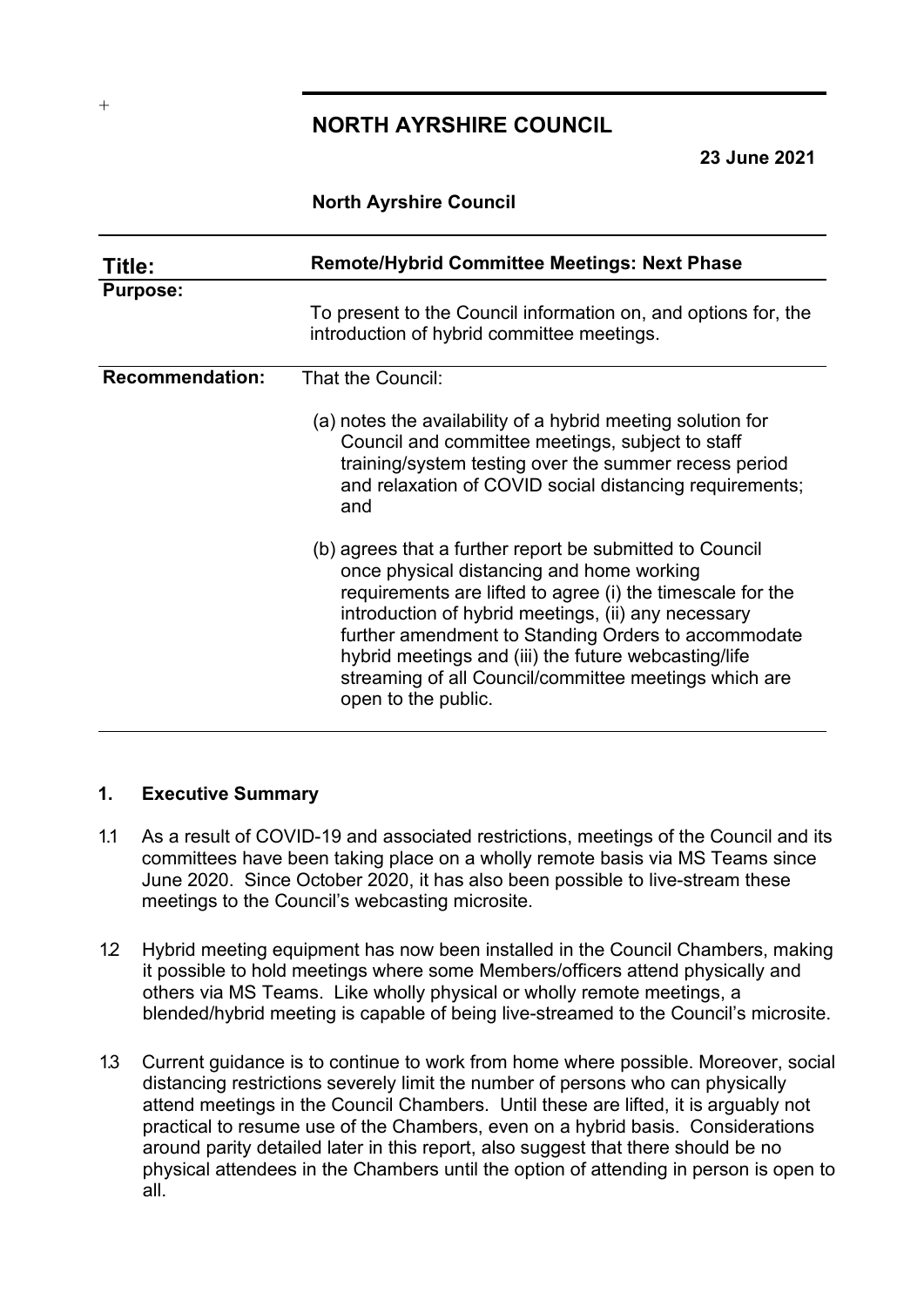- 1.4 Subject to the relaxation of COVID-19 restrictions and following system training/testing over the summer period, hybrid meeting equipment could initially be used to allow some physical attendance at meetings of the Council and its committees. In the longer term if meetings return to a largely physical format, the equipment could be used to allow some remote attendance where that is required.
- 1.5 It is proposed that a further report be submitted to Council once home working and physical distancing requirements are removed, to agree the timescale for the introduction of hybrid meetings. All going well, hybrid meetings could commence from the Council meeting on 27 October 2021. In the meantime, some practical and other issues around hybrid meetings, including Standing Orders implications, are set out in this report.

### **2. Background**

### Remote Committee Meetings

- 2.1 In March 2020, in light of the COVID-19 and Government advice in relation to the pandemic, scheduled meetings of the Council and its committees were initially cancelled.
- 22 In June 2020, the Chief Executive, following consultation, under the Council's Emergency Governance arrangements agreed the resumption from September 2020 of committee meetings on a wholly remote basis via Microsoft Teams, with recordings of any meetings normally open to the public to be uploaded onto the Council's website following each meeting. It was also proposed to introduce a new Public-i Connect Remote platform which would allow the remote meetings to be livestreamed to the Council's webcasting microsite in real time.
- 2.3 The introduction of remote MS Teams committee meetings was supported by the development of meeting protocols as well as a number of test/briefing sessions with Elected Members and officers. The MS Teams committee meetings proved extremely successful, with Members and Officers alike quickly becoming accustomed to the remote platform and very few technical issues arising.
- 2.4 Similar protocol and training arrangements were put in place prior to the introduction of the new Connect Remote platform at the September 2020 Council meeting. However, technical issues were encountered at the start of that meeting and it was necessary to revert to MS Teams on the day. The decision was taken to revert to MS Teams going forward, given the established reliability of that system and the level of user familiarity with it.
- 2.5 Officers then introduced an IT solution to address the issue of live-streaming MS Teams (as opposed to Teams recordings being uploaded after the event). All meetings which would ordinarily be open to the public have been successfully livestreamed in this way since October 2020 and are also available as a resource on the Council's microsite at [www.north-ayrshire.public-i.tv/core/portal/home](http://www.north-ayrshire.public-i.tv/core/portal/home)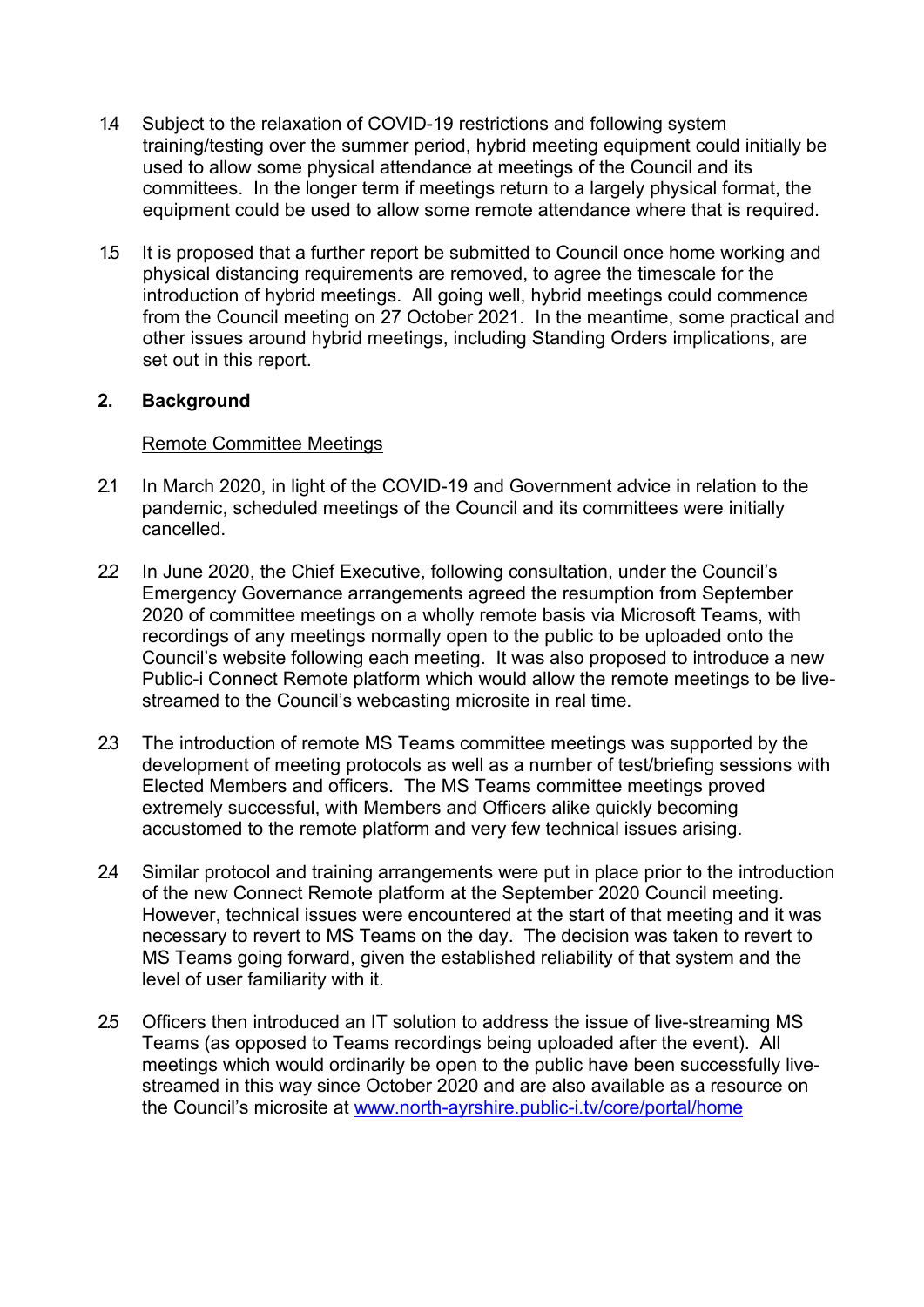### Hybrid Meeting Equipment

- 26 There is an appetite to return to physical meetings in the Council Chambers, COVID-19 restrictions notwithstanding. At the same time, the convenience of remote meetings has been welcomed and there is likely to be demand for a remote element to continue meetings beyond COVID-19 (e.g. when poor weather makes travel difficult or to accommodate the needs of Members who live on the islands or have other employment).
- 2.7 Hybrid meetings offer a solution. The hybrid system installed in the Council Chambers works with the Council's existing webcasting equipment to combine physical attendees in the Chambers and remote attendees joining the meeting via a remote meeting platform (such as MS Teams) to create a blended/hybrid meeting.

| <b>Physical Attendees</b> | participate in the usual way using their Council<br>Chambers microphones. They are able to view/hear<br>remote attendees via the television screens and audio |
|---------------------------|---------------------------------------------------------------------------------------------------------------------------------------------------------------|
|                           | system in the Chambers.                                                                                                                                       |
|                           |                                                                                                                                                               |

- *Remote Attendees* join the meeting via an MS Teams link. They see a wide shot of the Council Chambers and can see/hear individual speakers when they operate their microphones.
- Live Streaming **the new hybrid equipment offers the option of live** streaming a blended/hybrid meeting to the Council's webcasting microsite, where it can be viewed live or after the event. This could be in lieu of a public gallery (while the Coronavirus (Scotland) Act 2021 provisions remain in place) or, in due course, as an enhancement to it, to allow a wider audience to view the proceedings.
- 2.8 How the hybrid equipment is used largely depends upon the Council and also the COVID-19 restrictions in force at the time. A difficulty is that if the capacity of the Chambers is limited by social distancing measures, only a limited number of Members could attend in person. Clearly a number of officers, potentially including some who are speaking to reports, would not be able to attend due to similar social distancing issues. Nor would full public attendance be possible (including for applicants/appellants/licence-holders).
- 2.9 Following the easing of restrictions, the system could allow mainly physical meetings to be attended remotely by a few Members/officers, or to respond to particular weather/other incidents or events.

Indicative Timescale

2.10 Scotland is expected to be at COVID-19 Level 0 by the end of June 2021. At this point, some limited opening of offices is permitted (presumably including for committee meetings). However, home working is still advised at that stage and any ongoing social distancing requirements would limit the capacity of the Council Chambers.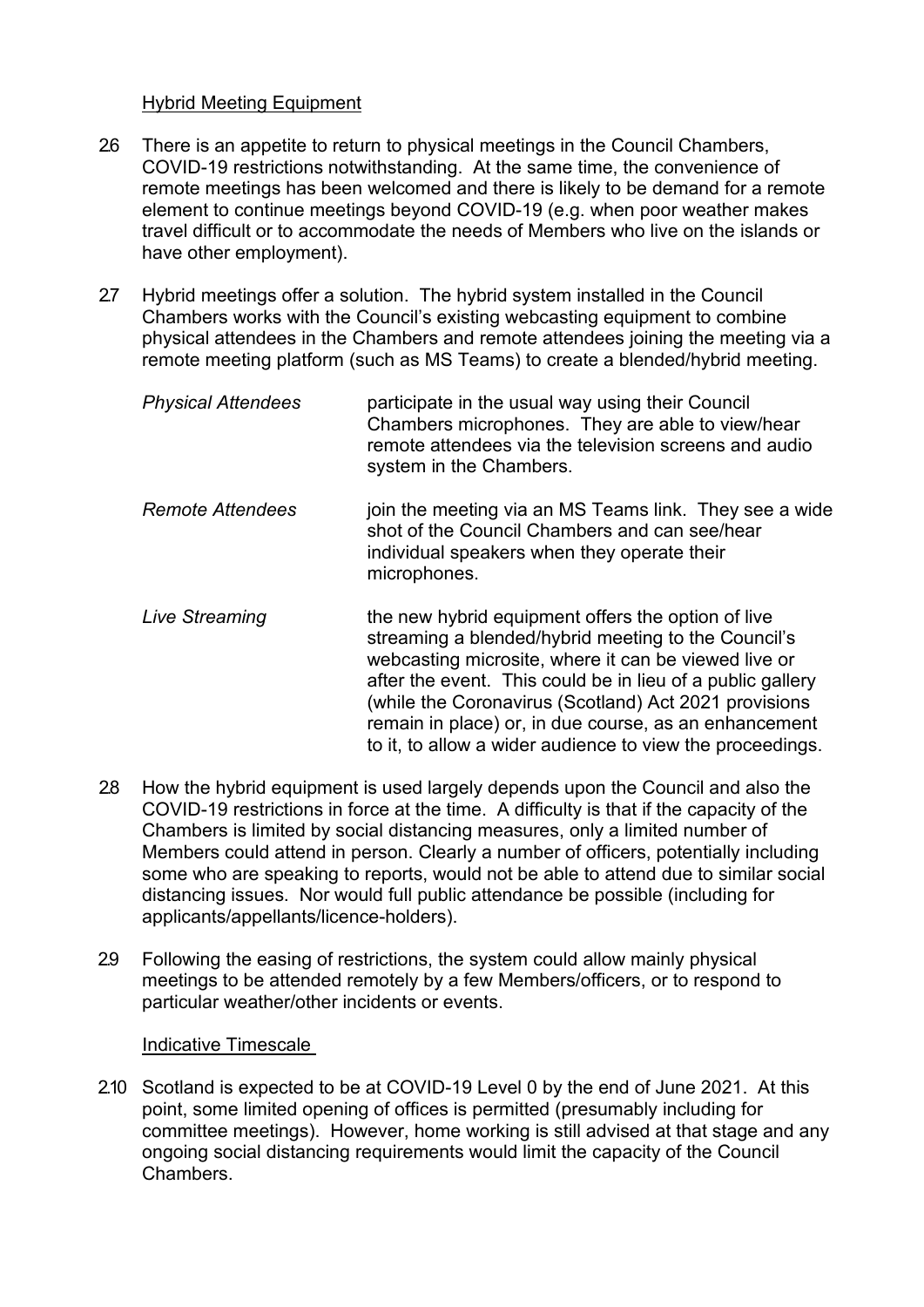- 2.11 The Council's current legal power to exclude the public from meetings due to a "real or substantial risk to public health" specifically relating to infection or contamination by Coronavirus ends on 30 September 2021 with the expiry of the Coronavirus (Scotland) Act 2021. The Act cannot be extended beyond that date and, although it is understood that a replacement Act is being prepared, it is assumed that some public gallery provision will be required from October 2021 where there is a physical component to a Council/committee meeting. This would require to be safely managed.
- 2.12 With the above in mind, it is proposed that Committee Services stress-test the new hybrid equipment over the summer recess period when staff resources permit, and that a report on hybrid meetings is then submitted to the first meeting of the full Council following removal of social distancing restrictions
- 2.13 Subject to Council approval, confirmation that 'work from home where possible' and social distancing restrictions have been removed, and any necessary further change to Standing Orders, meetings could then begin to operate a hybrid basis from the 27 October 2021 Council meeting.

### Practical Considerations

- 2.14 Two-metre social distancing measures reduce the capacity of the Chambers to 13 maximum (plus 2 Committee Services Officers and a public gallery provision of 2). This, coupled with Scottish Government guidance on home working where possible, may mean that, for all but the smallest committees, physical attendance at meetings by even a representative sample of Members, Officers and the public, is not possible.
- 2.15 Some of the practical implications for physical attendance during COVID are highlighted below:

| Ventilation                   | Windows and doors would need to be open in the<br>Chambers to allow adequate ventilation and attendees<br>would need to bear this in mind, particularly during<br>colder weather and for lengthy meetings. Having<br>windows open during a meeting may have implications<br>for consideration of any confidential/exempt material. |
|-------------------------------|------------------------------------------------------------------------------------------------------------------------------------------------------------------------------------------------------------------------------------------------------------------------------------------------------------------------------------|
| <b>Attending the Chambers</b> | As a precaution, physical attendees might be asked to<br>remain outside the building until immediately before the<br>start of the meeting and avoid mixing in the Members'<br>lounge before or after the meeting. Some additional<br>cleaning of the Chambers before and after the meeting<br>would also need to be resourced.     |
| <b>Face Coverings</b>         | Face coverings may not be required while participants<br>are seated but would be needed when moving around<br>the room                                                                                                                                                                                                             |
| <b>Contact Tracing</b>        | Some contact tracing information would need to be<br>gathered for external parties attending in person (such<br>as objectors, applicants, appellants, representatives of                                                                                                                                                           |

other organisations and any public gallery attendees)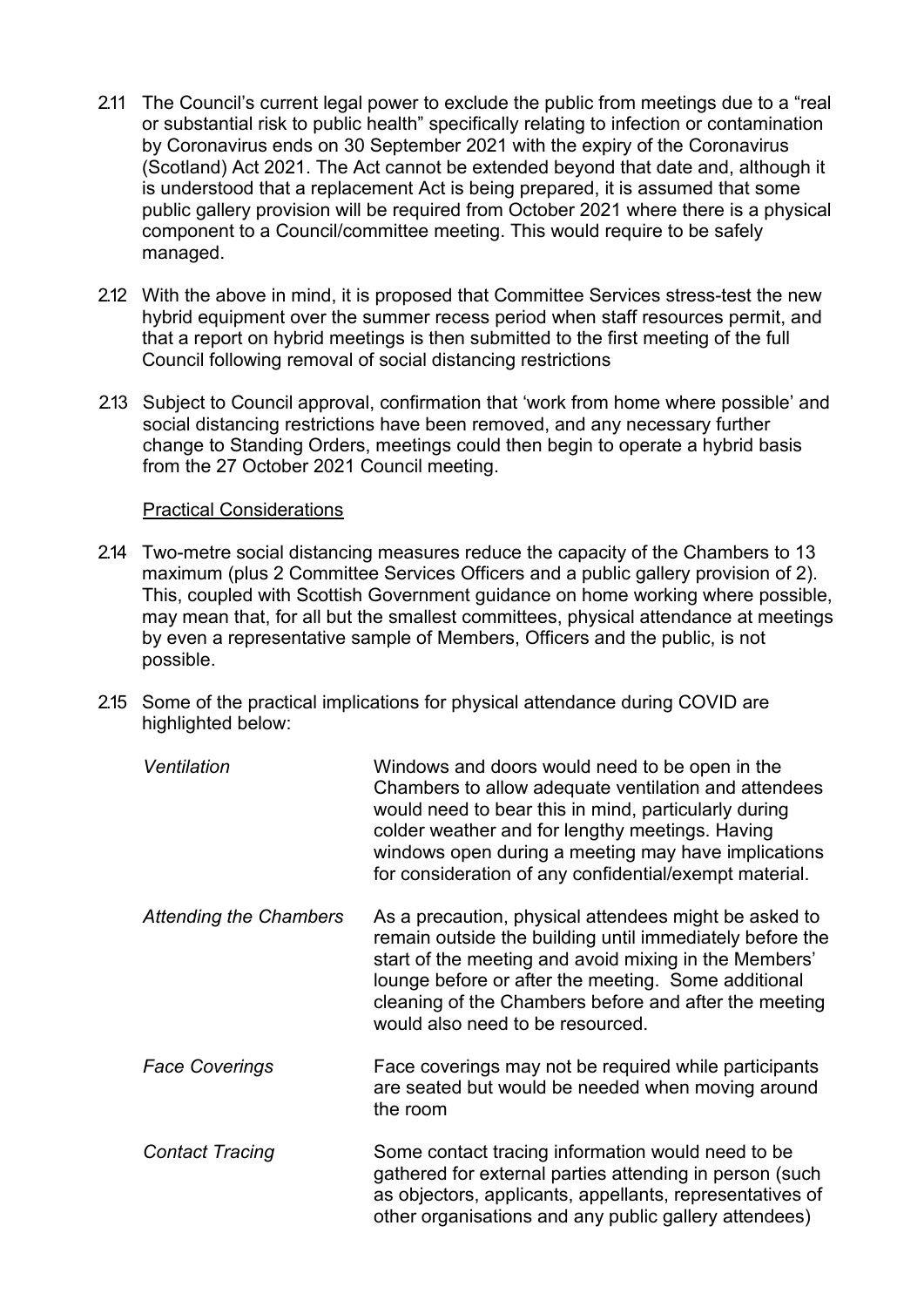| <b>Public Gallery</b> | Public gallery provision is expected to be legally required<br>from October 2021, albeit that it may be<br>possible/necessary to reduce the size of the public<br>gallery provision, particularly while social distancing<br>measures are in place, e.g. 2-3 places. Public/press<br>attendance could potentially be by application, with the<br>majority of public access remaining via live-streaming |
|-----------------------|---------------------------------------------------------------------------------------------------------------------------------------------------------------------------------------------------------------------------------------------------------------------------------------------------------------------------------------------------------------------------------------------------------|
| <b>Seating Plans</b>  | Advance agreement of physical attendance would be                                                                                                                                                                                                                                                                                                                                                       |

- *Seating Plans* Advance agreement of physical attendance would be required, to allow Committee Services to allocate the available seating and update the electronic seating plan prior to every meeting (so that the system correctly identifies speakers when they use their microphones)
- *Political Parity* Where social distancing means that not every request to attend in person can be accommodated, there would be a real issue in determining which Elected Members could be permitted to join a meeting physically. This is particularly so in circumstances where in the event of a failure in remote access, the physical meeting remains quorate and continues. There is an argument that, in the interests of parity, no Member should join the meeting from the Chambers until all have the opportunity to do so.

# Standing Orders Considerations

- 2.16 The Local Government (Scotland) Act 2003 permits the holding of and participation in remote meetings and the Council's Standing Orders have already been amended to mirror the terms of the Act. Members who attend a remote meeting of Council/its committees are regarded as 'present'. The MS Teams Committee Meetings Protocol clarifies that any loss of connection during a meeting is not sufficient to prevent an otherwise quorate meeting from proceeding. So, if an individual Member drops out of a remote meeting due to a failure of their device or a broadband issue, this is treated in the same way as if they had left the room during a physical meeting.
- 2.17 What is not clear, is the application of this to a hybrid meeting. Here, the issue might be one of a complete hybrid system failure rather than a connection issue affecting an individual participant. In this scenario, there may be some Members within the Chambers ready to participate in the meeting and other Members who have successfully joined via MS Teams (and there may be enough Members in each case to form a quorum), but a technical issue with the hybrid system results in a failure to combine the two elements into a single meeting. Effectively there are now two meetings, each of which is quorate. Although we do expect the hybrid equipment to operate reliably (and for comprehensive stress-testing and premeeting tests to be conducted), consideration needs to be given to dealing with such a situation, however unlikely.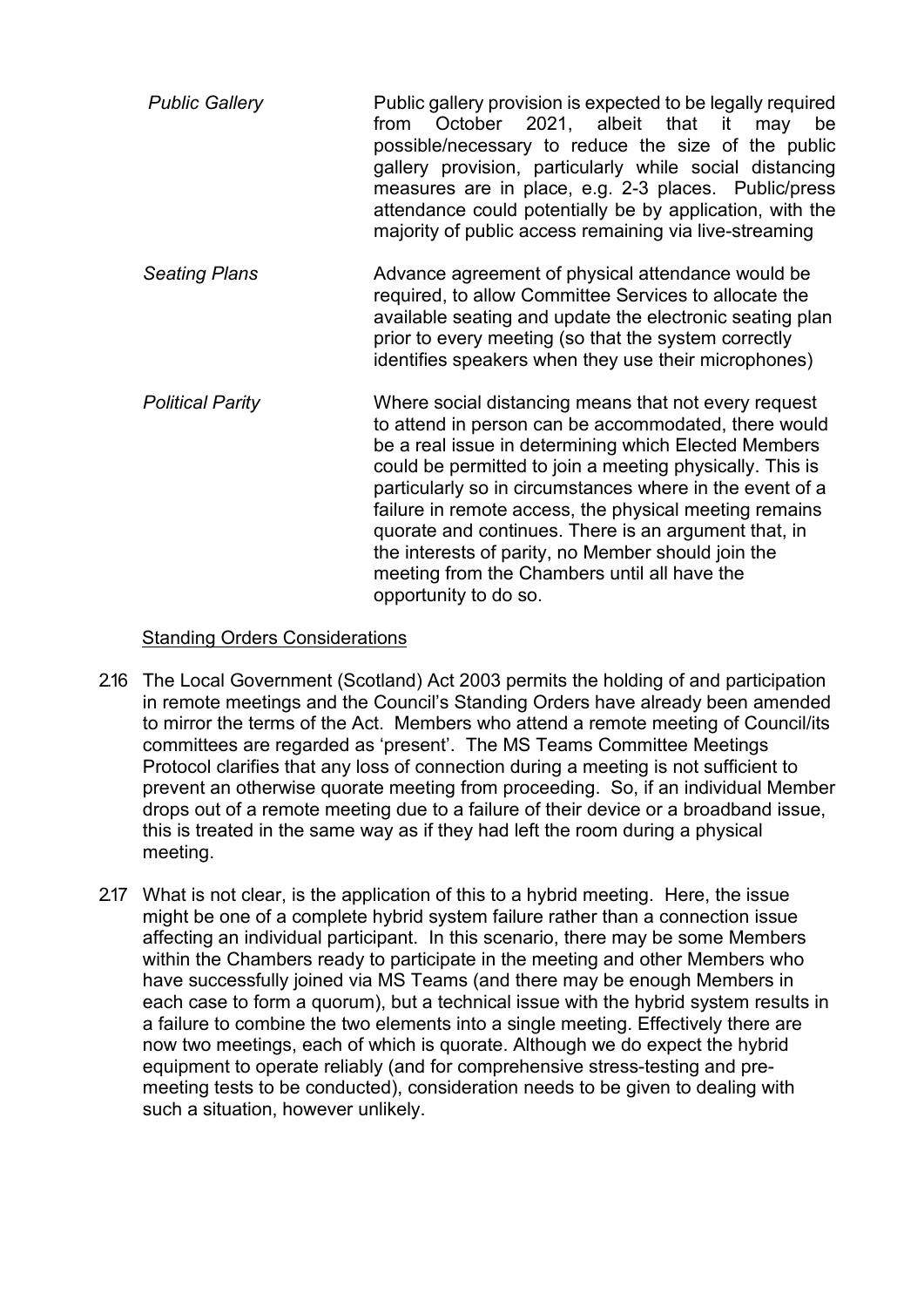- 2.18 A practical solution to address the above scenario might be for the Provost/Chair to rule that the hybrid meeting be rescheduled as a wholly remote meeting via MS Teams (assuming all the physical attendees have a device to hand). This solution may be acceptable during COVID-19 where most meeting participants (including the officers presenting reports) are still remote, but it could be problematic at some future point if most people are in the room and perhaps only one or two happen to be attending remotely.
- 2.19 In another scenario, a meeting might be about to proceed with mainly remote participants, only for there to be a complete failure of the remote platform. This issue has not arisen in the last year, although such a failure did affect some users across Europe and Asia on 27 April 2021. In such circumstances, it would be important to know in advance that the meeting required to be rescheduled even if there were a quorum present in the Chambers.
- 220 In terms of the 2003 Act, it is for the Chair to determine whether a meeting takes place on a remote or hybrid basis and Standing Order 5.7 already includes a provision for the Provost/Chair to "determine any questions of procedure for which no express provision has been made in these Standing Orders". So, theoretically, the Chair of a meeting could determine the appropriate course of action in the various scenarios described above.
- 221 In theory it would be possible to amend Standing Orders to include a provision to designate each hybrid meeting in advance as either *a Remote Meeting (with physical participation)* or a *Physical Meeting (with remote participation).* This would mean that, in the event of any failure of the hybrid meeting equipment, the physical meeting or remote meeting would take precedence as appropriate, provided it had a quorum. The flaw in this is that the latter solution of *Physical Meeting (with remote participation*) results in Members attending remotely not being able to participate in the meeting. Inevitably this will make physical presence the favoured option, which in turn makes it even more difficult to agree who would physically attend the meeting during social distancing restrictions. It is one thing to be cut out of a meeting when a Member has chosen to attend remotely and knows the consequences of a failure. It is quite another thing to be cut out of a meeting when a Member wished to attend but was unable to do so for reasons of social distancing numbers.
- 222 For these reasons it is not recommended that hybrid meetings commence until social distancing restrictions are lifted. This would also require the guidance on working from home where possible to be relaxed.
- 223 Consideration will also need to be given to whether key external parties could join remotely. And members of the press/public within the public gallery might also need to be assisted to access the live-stream. There are practical issues around resourcing this.

### Hybrid Protocol

224 Prior to introducing remote committee meetings, a Microsoft Teams Committee Meetings Protocol was prepared to help ensure they operated effectively.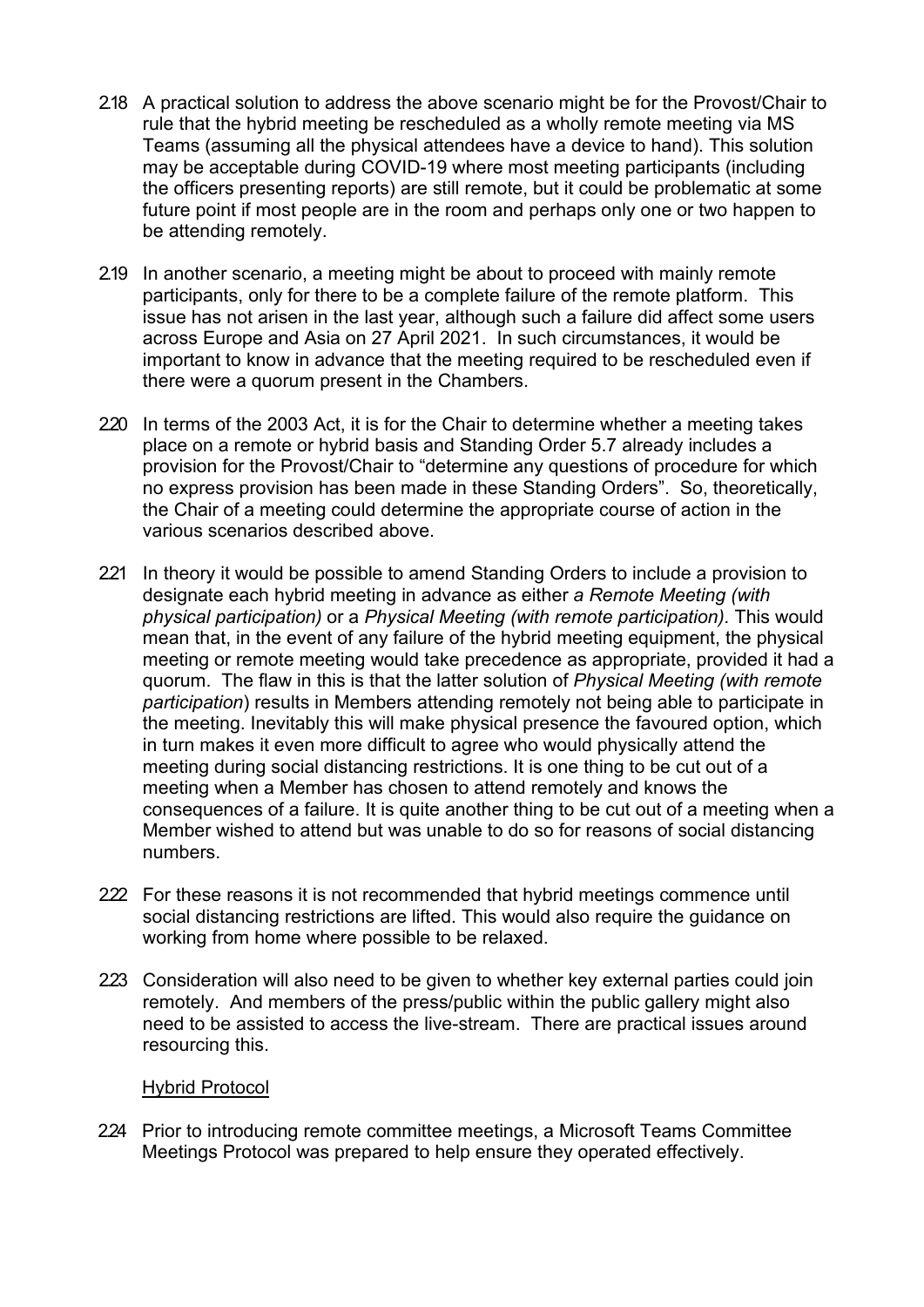2.25 A protocol would be also helpful for hybrid meetings in due course, to cover various practical arrangements associated with such meetings, for the benefit of officers, Members and external parties.

## Other Types of Meeting

- 226 Only Council Chambers have the software and cameras to enable hybrid meetings as proposed. For that reason, it suggested that the hybrid equipment in the Council Chambers would be used only for formal meetings of the Council and its committees. While any COVID-19 restrictions are in place, it is anticipated that Pre-Agenda/informal meetings could continue on a wholly remote basis.
- 227 Even beyond COVID-19 restrictions, it may be that Pre-Agenda meetings and informal meetings between Elected Members/Officers remain as wholly remote if that suited the Elected Members/officers involved. Alternatively, subject to the upgrading of meeting rooms, a hybrid element could be achieved by displaying MS Teams attendees on meeting room screens.

## **3. Proposals**

- 3.1 The Council is invited to:
	- (a) note the availability of a hybrid meeting solution for Council and committee meetings, subject to staff training/system testing over the summer recess period and relaxation of COVID social distancing requirements; and
	- (b) agree that a further report would be submitted to Council once physical distancing and working from home requirements are lifted to agree (i) the timescale for the introduction of hybrid meetings, (ii) any necessary further amendment to Standing Orders to accommodate hybrid meetings and (iii) the future webcasting/life streaming of all Council/committee meetings which are open to the public.

### **4. Implications/Socio-economic Duty**

### **Financial**

- 4.1 Prior to COVID-19, the Council webcast only meetings of the Council, Integration Joint Board, but it is assumed that even following the relaxation of restrictions and the reintroduction of a physical public gallery, live-streaming of all meetings which are not subject to the exclusion of the press and public will be expected as a matter of course. Additional webcasting hours have been purchased to accommodate this in the interim and this can be built into the retendering exercise for webcasting from June 2022.
- 42 Remote meetings have significantly reduced expenditure on Elected Member travel. The resumption of physical attendance will increase such costs.
- 4.3 While this report covers only formal meetings of the Council and its committees held in the Council Chambers, it is worth noting that there may be further financial implications corporately if other meeting rooms within Cunninghame House are upgraded to facilitate some other types of blended/hybrid meetings.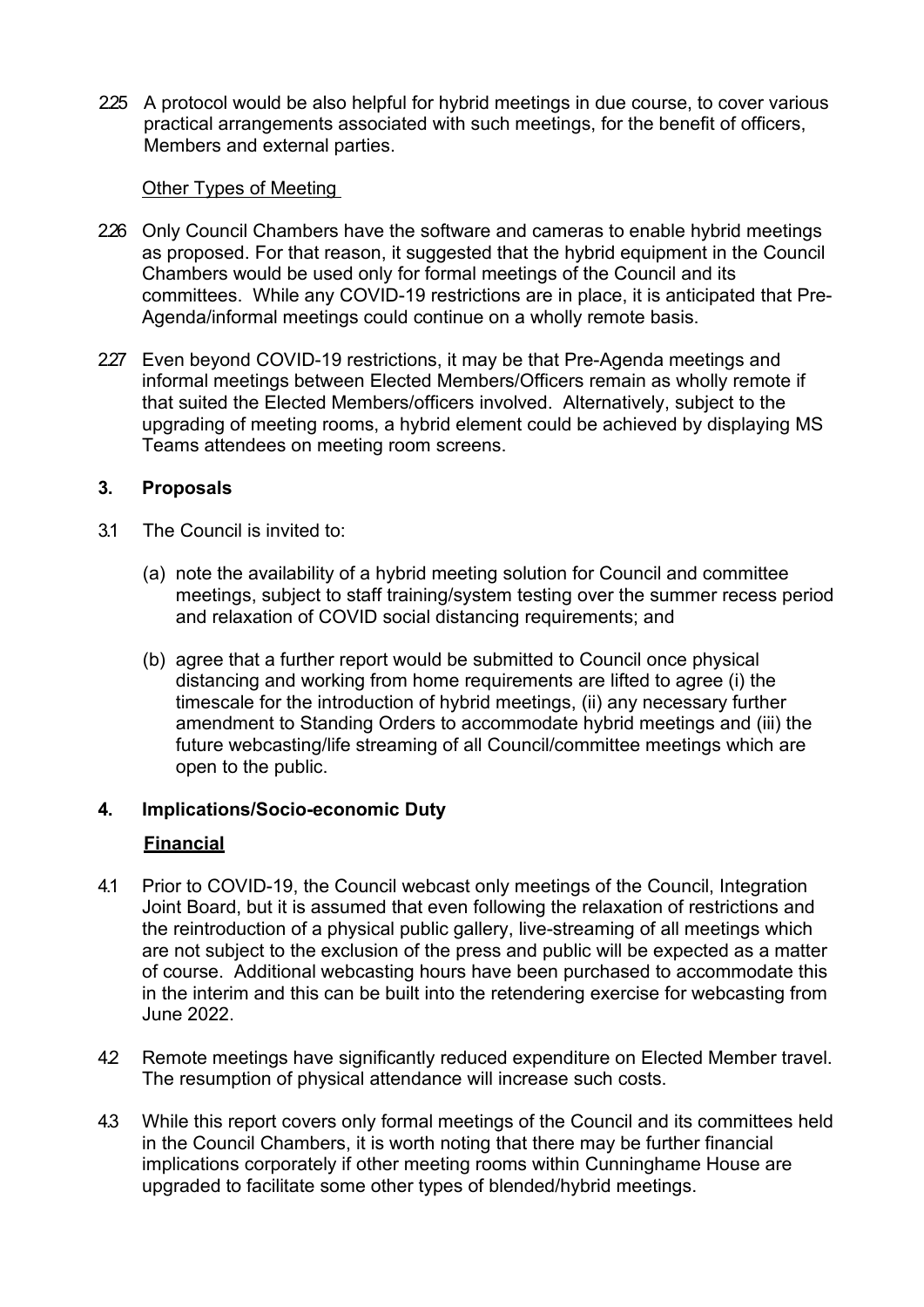## **Human Resources**

4.4 Remote/hybrid meetings are more resource-intensive than physical meetings, particularly where physical meetings are not webcast. The Committee Services team comprises only four Committee Services Officers, one of whom clerks the meeting.

# **Legal**

## *Remote/Hybrid Meetings*

- 4.5 The Local Government (Scotland) Act 2003 permits the holding of and participation in remote meetings. The Council's Standing Orders have been varied using the Chief Executive's urgency powers to mirror the terms of the Act and facilitate the holding of remote and/or hybrid meetings. [The Standing Orders relating to the Integration Joint Board already include a general provision (section 4.4) which encompasses remote or hybrid meetings].
- 4.6 In terms of Section 43(2) of the 2003 Act, the decision on whether a meeting is remote or hybrid is for the Provost or relevant committee Chair. The report to Council may seek the express approval of Chairs to permit hybrid meetings. Alternatively, unanimous approval of the Council report (with all committee chairs present) may be treated as a direction from them.

## *Public Gallery Provision (Remote Meetings)*

- 4.7 Part 4 of the Coronavirus (Scotland) Act 2020 contains temporary modifications to Section 50A of the Local Government (Scotland) Act 1973 by adding an additional ground for the exclusion of the public from meetings of Local Authorities where there would be a "real or substantial risk" to public health due to infection or contamination with coronavirus. There is no distinction between virtual and physical Local Authority meetings within the temporary grounds (although it is difficult, of course, to make the case that there would be a 'real or substantial risk' associated with the public attending a remote meeting).
- 4.8 The temporary power to exclude the public from Local Authority meetings on coronavirus grounds is currently enforceable under Part 1 of the 2020 Act and the Act is due to expire on 30 September. It is understood that the Scottish Government are currently preparing further primary legislation although the terms of this are currently unknown. It is the view of the Council's Legal service that, by streaming its Teams meetings to the Council's website, the Council is effectively admitting the public to its remote meetings.
- 4.9 Whilst live streaming of remote meetings is likely to constitute public access to a meeting of the Council or its committees held on a wholly remote basis, it is logical to assume that the resumption of physical meetings or the introduction of hybrid meetings after 30 September should include some public gallery provision even if live streaming continues.